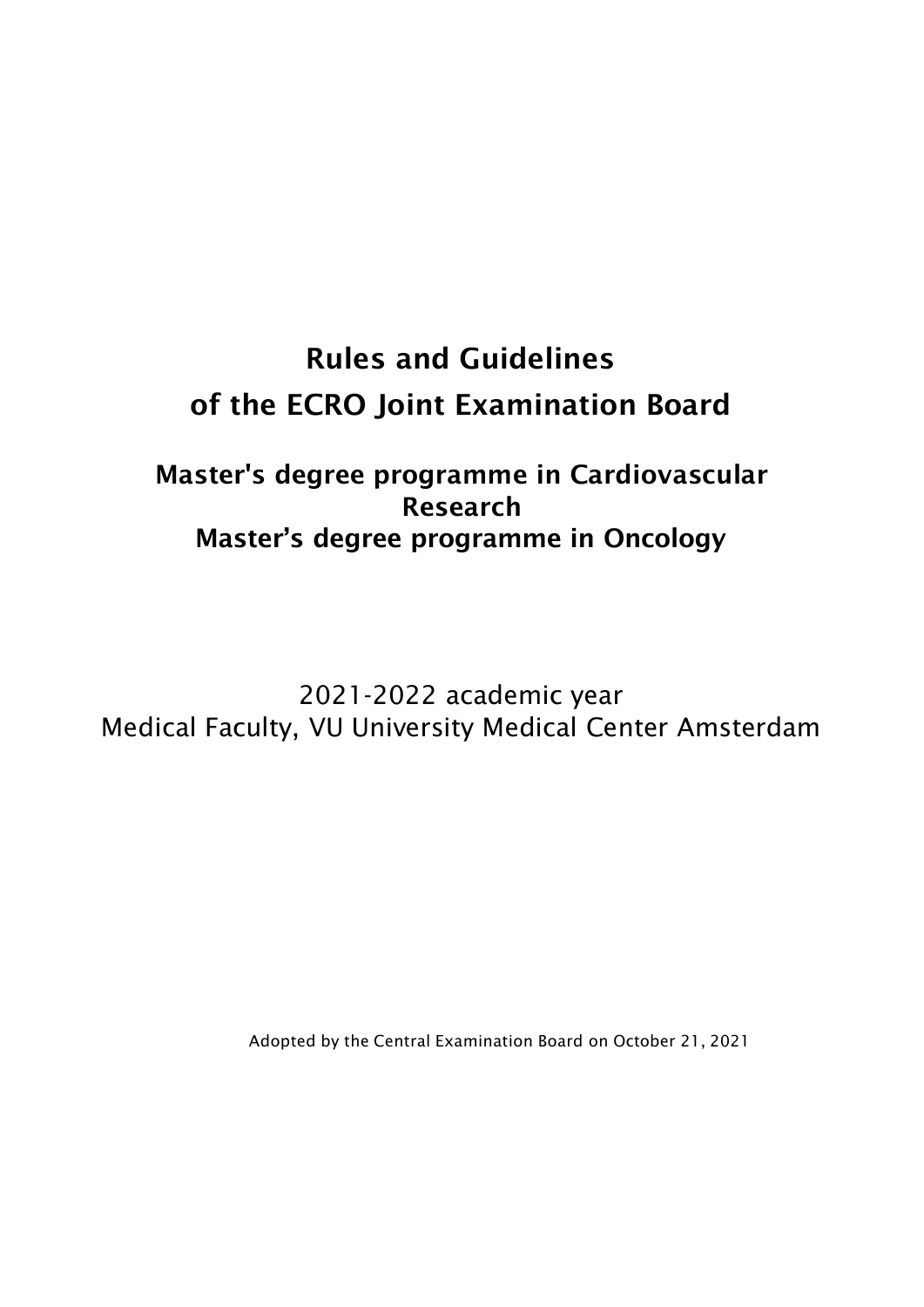| Contents |  |  |
|----------|--|--|
|          |  |  |

| Article 1                |                                                                             |  |  |  |
|--------------------------|-----------------------------------------------------------------------------|--|--|--|
| Article 2                |                                                                             |  |  |  |
| Article 3                |                                                                             |  |  |  |
| Article 4                |                                                                             |  |  |  |
| Article 5                |                                                                             |  |  |  |
| Article 6                |                                                                             |  |  |  |
| Article 7                |                                                                             |  |  |  |
| Article 8                |                                                                             |  |  |  |
| Article 9                | Approval for internships, optional courses and individual study plans  6    |  |  |  |
| Article 10               |                                                                             |  |  |  |
| Article 11               | Questions and assignments, subject matter and duration of interim  6        |  |  |  |
| Article 12               |                                                                             |  |  |  |
| Article 13               |                                                                             |  |  |  |
| Article 14               |                                                                             |  |  |  |
| Article 15               |                                                                             |  |  |  |
| Article 16               |                                                                             |  |  |  |
| Article 17               |                                                                             |  |  |  |
| Article 18               |                                                                             |  |  |  |
| Article 19               |                                                                             |  |  |  |
| Article 20               |                                                                             |  |  |  |
| Article 21               |                                                                             |  |  |  |
| Article 22               |                                                                             |  |  |  |
| Article 23               | Penalties and procedures in relation to academic misconduct and other forms |  |  |  |
| of misconduct 10         |                                                                             |  |  |  |
| Article 24               |                                                                             |  |  |  |
| Article 25               |                                                                             |  |  |  |
| Article 26               |                                                                             |  |  |  |
| Article 27<br>Article 28 |                                                                             |  |  |  |
| Article 29               |                                                                             |  |  |  |
|                          |                                                                             |  |  |  |
|                          |                                                                             |  |  |  |
|                          |                                                                             |  |  |  |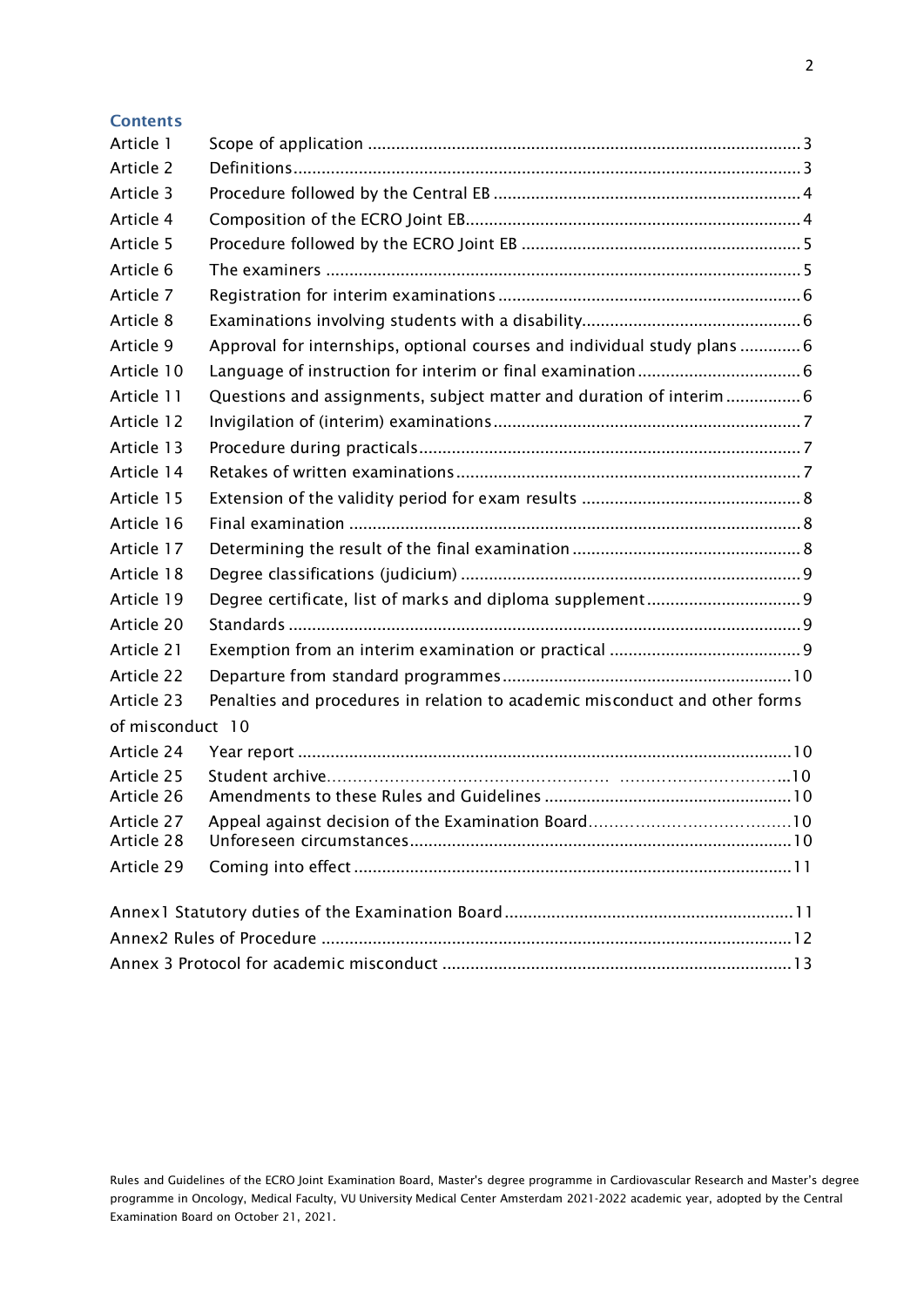#### <span id="page-2-0"></span>*Article 1 Scope of application*

- 1. Rules and Guidelines as stipulated in Article 7.12, paragraph 4 of the Higher Education and Research Act (*Wet op het hoger onderwijs en wetenschappelijk onderzoek, WHW*). (See annex 1).
- 2. These Rules and Guidelines are confirmed by the Central Examination Board (Central EB) and the Epidemiology, Cardiovascular Research and Oncology Joint Examination Board (ECRO Joint EB).
- 3. These Rules and Guidelines apply to the interim examinations and final examinations of the Master's programmes in Cardiovascular Research and Oncology. They are related to the Academic and Examination Regulations (OER) that apply to these programmes, which have to be adopted by the Faculty Board.
- 4. These regulations apply to all students following the degree programme in this academic year, irrespective of when they started that degree programme.
- 5. If a provision in the Rules and Guidelines is contrary to a provision in the OER that applies to the programme in question, then the OER provision will apply.

#### <span id="page-2-1"></span>*Article 2 Definitions*

The following is a list of the key terms (and their definitions) used in the context of this document:

| Act                                                       | The Higher Education and Research Act<br>(WHW).                                                                                                                                                                                                                                                                                                              |  |
|-----------------------------------------------------------|--------------------------------------------------------------------------------------------------------------------------------------------------------------------------------------------------------------------------------------------------------------------------------------------------------------------------------------------------------------|--|
| Academic and Examination Regulations                      | The Academic and Examination Regulations<br>(OER) for the Master's programme in<br>Cardiovascular Research and for the<br>Master's programme in Oncology of the<br>Medical Faculty, as adopted by the dean.                                                                                                                                                  |  |
| <b>Central Examination Board</b>                          | The Central EB operates in accordance with<br>the Act (WHW). The Central Examination<br>Board supervises the two Examination sub-<br>Boards.                                                                                                                                                                                                                 |  |
| <b>Functional handicap</b>                                | Any handicap that is temporary or<br>permanent in nature, and which limits the<br>student's ability to follow classes, take<br>examinations and/or obtain a practical<br>education.                                                                                                                                                                          |  |
| Final examination                                         | The body of successfully completed interim<br>examinations in the components included<br>in the programme, possibly also<br>supplemented by an assessment of the<br>student's knowledge, understanding and<br>skills, conducted by examiners appointed<br>by the Examination Board.                                                                          |  |
| Interim examination or constituent interim<br>examination | An assessment of the knowledge,<br>understanding, attitude and/or skills of the<br>examination candidate, as well as the<br>evaluation of the results of that<br>assessment. An interim examination can<br>take various forms and may be referred to<br>in different ways: test, assessment,<br>assignment, report, thesis, recitation,<br>presentation etc. |  |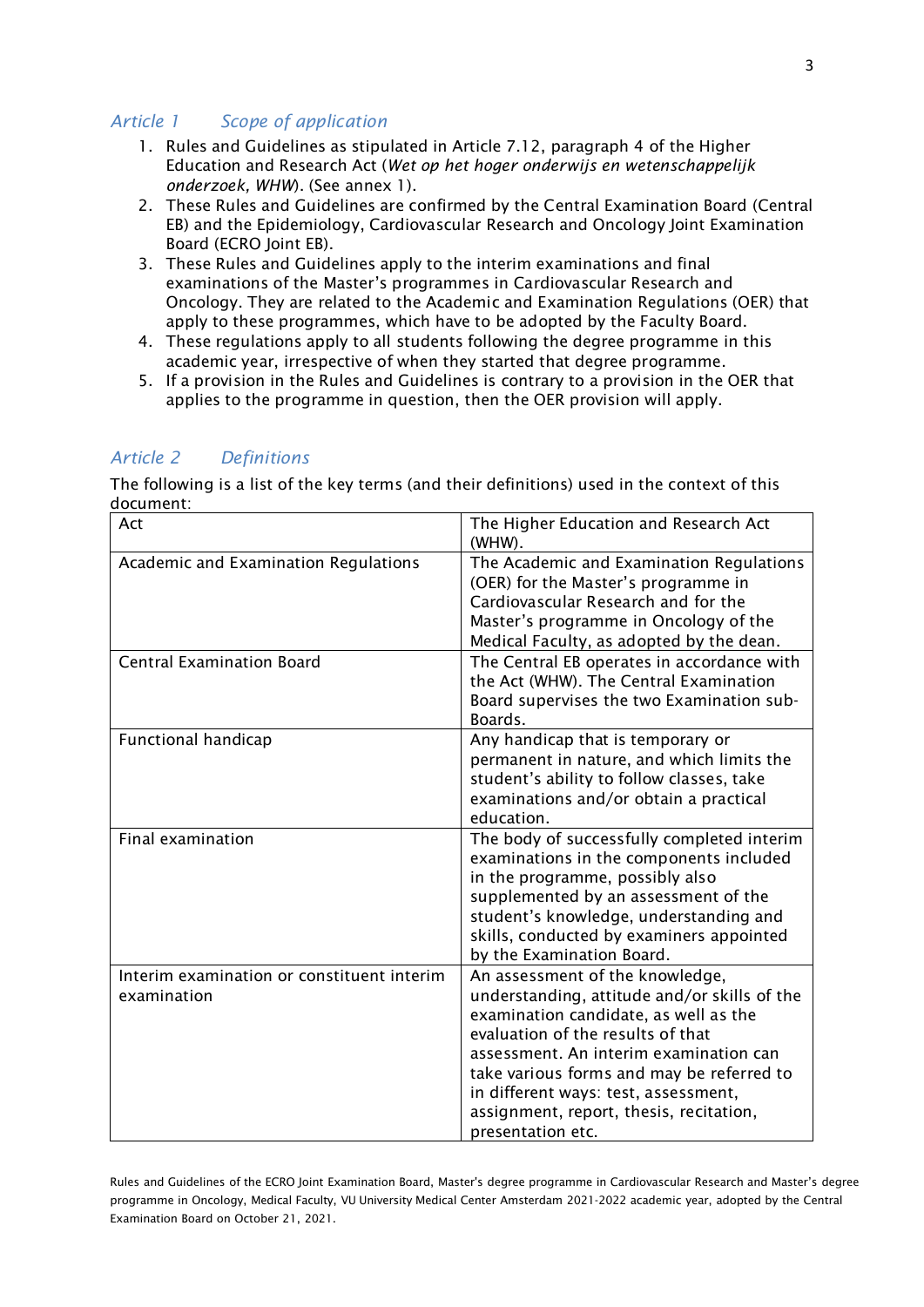| Examiner            | The individual appointed by the Central<br>Examination Board to conduct interim<br>examinations and assess the marking, in<br>accordance with Article 7.12c of the Act.  |
|---------------------|--------------------------------------------------------------------------------------------------------------------------------------------------------------------------|
| Invigilator         | The individual appointed by the examiner<br>to be present on his or her behalf during<br>the completion of an interim or final<br>examination.                           |
| Practical component | A practical educational exercise as defined<br>in Article 7.13, paragraph 2d of the Act and<br>as described in Article 2 of the Academic<br>and Examination Regulations. |

# <span id="page-3-0"></span>*Article 3 Procedure followed by the Central EB*

- 1. The Central EB is responsible for compliance with the statutory duties of examination boards, in accordance with the WHW.
- 2. The Central EB has mandated subtasks to the ECRO Examination sub-Board (ECRO Joint EB).
- 3. The members of the Central EB are appointed by the dean.
- 4. At least one of the members is an external member, and does not work for the School of Medical Sciences in another capacity.
- 5. The dean guarantees that Central EB will perform its duties independently and competently.

# <span id="page-3-1"></span>*Article 4 Composition of the ECRO Joint EB*

- 1. The ECRO Joint EB consists of four members, each of whom is an expert in the subject matter of one of the three degree programmes: Epidemiology, Oncology and Cardiovascular Research.
- 2. At least one member teaches within one of the three degree programmes to which these rules and regulations apply.
- 3. The ECRO Joint EB appoints a chairperson from amongst its members. The chairperson is responsible for the day-to-day management of the ECRO Joint EB.
- 4. The ECRO Joint EB appoints a vice-chairperson who will deputize for the chairperson in his/her absence.
- 5. When appointing the members of the ECRO Joint EB, the dean will be advised by a Nomination Advisory Committee.
- 6. Before a member is appointed, the dean questions the Central EB and the ECRO Joint EB regarding the intended appointment. This will involve a member of the ECRO Joint EB who sits on the Nomination Advisory Committee.
- 7. The Central EB has the task of safeguarding the independent and expert performance of the ECRO Joint EB.
- 8. Each member of the ECRO Joint EB is appointed for three years, and may only be reappointed once.
- 9. When a vacancy is filled, that position will be fulfilled for the abovementioned term of three years. All vacancies should be filled as soon as possible after they occur.
- 10. The dean is responsible for ensuring that the ECRO Joint EB operates independently and that it provides relevant expertise.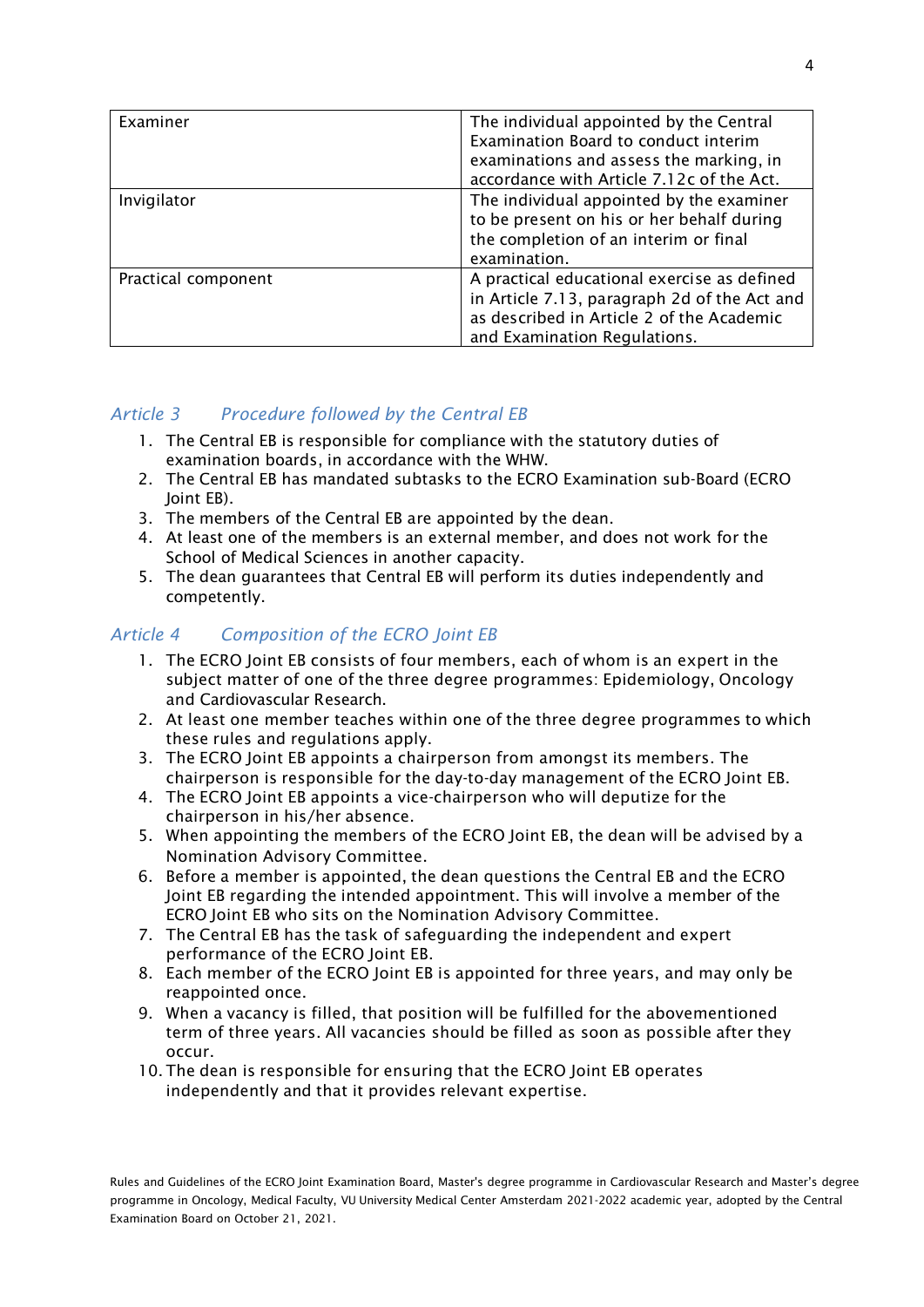# <span id="page-4-0"></span>*Article 5 Procedure followed by the ECRO Joint EB*

- 1. The ECRO Joint EB meets ten times each year, or as often as its chairperson deems necessary. The timetables of each meeting will be published well in advance.
- 2. The Board's meetings are not held in public.
- 3. The Faculty Board is entitled to appoint a Secretary to the ECRO Joint EB.
- 4. The agenda for ECRO Joint EB meetings is drawn up by the chairperson and the official secretary. This agenda is then sent to all members at least one week before the meeting, together with all documents pertaining to that meeting. Minutes are taken at all meetings, and copies are sent to the members no later than two weeks after the meeting.
- 5. Any requests or complaints should be filed with the official secretary of the ECRO Joint EB, in full, at least 10 days before the scheduled date of the meeting.
- 6. Such requests must be filed together with the required appendices, as prescribed by the rules published on the Master's programmes' website.
- 7. Within 20 working days of receiving a request, the ECRO Joint EB will reach a decision on the matter and will communicate this to the applicant by email, the decision is also filed in the digital archive of the student. Such decisions on requests may be postponed once only, for a maximum of 10 days. Applicants will be informed about this in writing.
- 8. The ECRO Joint EB cannot reach a decision unless at least two members are present. If a vote is required, a simple majority is sufficient to confirm a decision. In the event of a draw, the chairperson has the casting vote.
- 9. In the event that a student has submitted a complaint or request to the Examination Board that involves an examiner who is a member of the Examination Board, the examiner in question will take no part in dealing with that issue, or in reaching a decision on the matter.
- 10. When any exam or request to be discussed in the ECRO Joint EB meeting concerns an exam held by an examiner/mentor/tutor who is member of the ECRO Joint EB, the individual in question will take no part in reaching a decision on the matter.
- 11. All members of the ECRO Joint EB are bound by a duty of confidentiality. This means that no details of any issues discussed in the ECRO Joint EB meeting will be provided to anyone who is not involved in these Master's programmes,
- 12. The ECRO Joint EB safeguards its position by operating independently of students and of the organization.
- 13. The chairperson may grant a mandate to one of the members of the ECRO Joint EB to act with the authority of the ECRO Joint EB.
- 14. The procedure for signing degree certificates was established by the Central EB.
- 15. The ECRO Joint EB drafts procedural regulations for the examinations (and interim examinations), details of which are appended (Annex 2) to these Rules and Regulations.
- 16. All other regulations pertaining to the appointment, responsibility and operation of the ECRO Joint EB are set out in procedures and protocols, including the allocation of tasks to the Central EB and the ECRO Joint EB.

#### <span id="page-4-1"></span>*Article 6 The examiners*

- 1. After consulting the ECRO Joint EB, the Central EB appoints examiners to the examinations in each of the Master's programmes. The Programme Director is empowered to propose potential examiners. Examiners are always appointed in consultation with the wishes of the Programme Director in question.
- 2. The appointment is for a period of three years. If the individual in question fails to perform adequately, he or she will be relieved of his or her duties.
- 3. The examiners are responsible for the quality of the examinations, for conducting examinations under the proper conditions, and for confirming the marks awarded.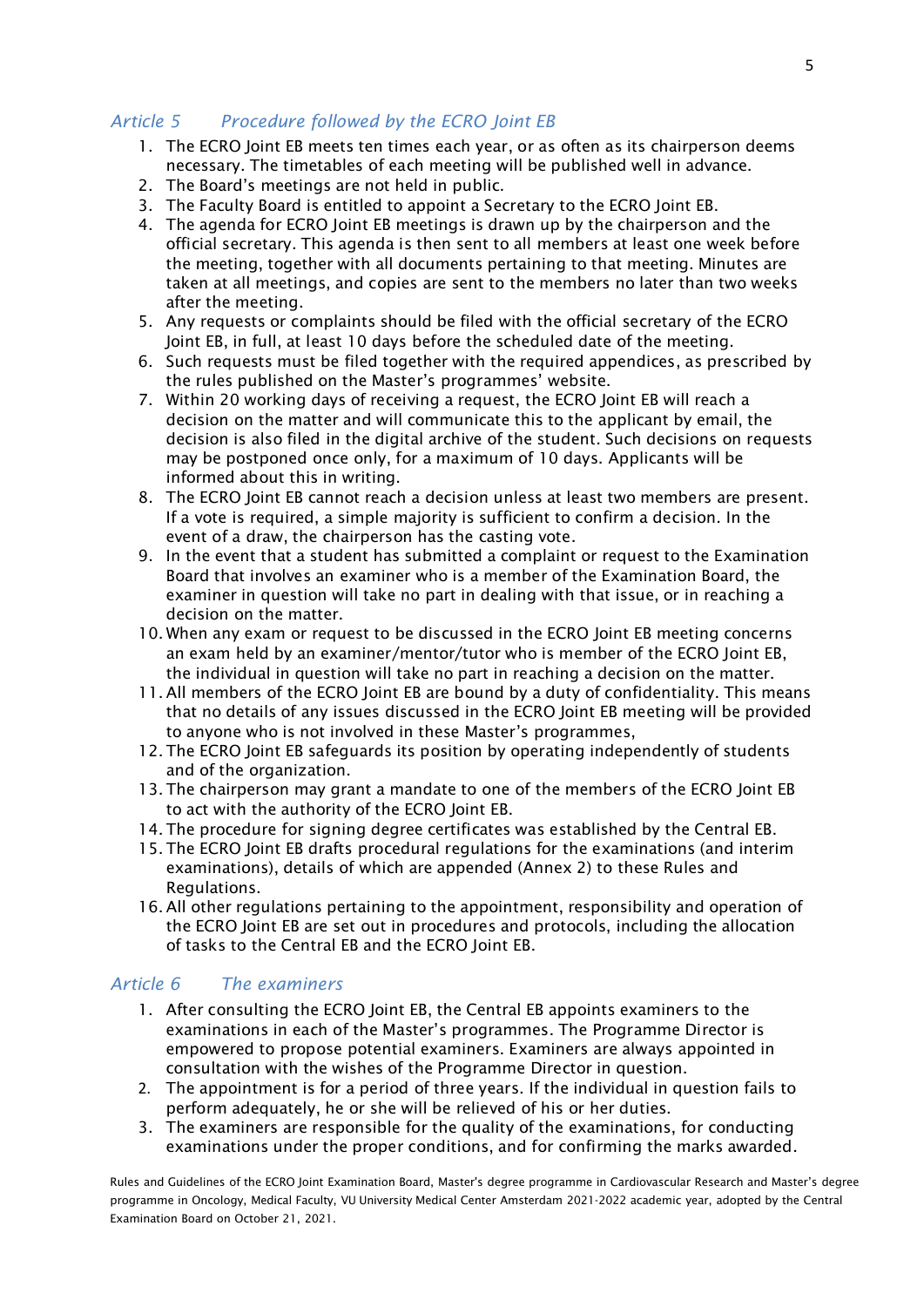- 4. The examiner of the educational unit in question is responsible for the final assessment of an exam. This mark becomes legally valid when the document in question is signed by the examiner or by a coordinator/assessor who has been granted the authority to sign such documents.
- 5. Examiners are charged with the selection and supervision of coordinators/assessors (to whom they have granted the necessary authority) for that particular educational unit.
- 6. In general, course coordinators will be the examiners of their own courses.
- 7. Upon receiving details from one or more assessors, the examiner will establish the results for a given educational unit.
- 8. The examiners delivers a report **within 4 weeks after the exam (or the retake)** to the ECRO Joint EB concerning the examination (or examinations) for which they are personally responsible.
- 9. Details of the names of the examiners and authorized assessors/coordinators are recorded in the register of examiners.

# <span id="page-5-0"></span>*Article 7 Registration for interim examinations*

- 1. Students register for written interim examinations via the internet, in accordance with the guidelines set out in the 'Registration for courses and interim examinations' regulation.
- 2. Students register for oral interim examinations in consultation with the examiner.
- 3. Unless otherwise specified for the relevant unit of study in the Academic and Examination Regulations, no more than one student will be examined orally at the same time.
- 4. Unless otherwise specified by the Examination Board, an oral examination will be taken in the presence of a second examiner.

# <span id="page-5-1"></span>*Article 8 Examinations involving students with a disability*

- 1. In written examinations, students suffering from dyslexia can apply for a half-hour extension to the examination time. However, they must first present a written declaration signed by a recognized expert in that field, confirming their status, to the Master's programme coordinator.
- 2. In case of any other disability than mentioned under article 8.1, a tailor-made decision will be made by the ECRO Joint EB.

# <span id="page-5-2"></span>*Article 9 Approval for internships, optional courses and literature study*

In the case of students who are participating in a given programme (internship, optional course and/or literature study) without written consent, the ECRO Joint EB is authorized to expel the individuals in question from that programme and to cancel any credits that they may have been awarded.

#### <span id="page-5-3"></span>*Article 10 Language of instruction for (interim) or final examination*

- 1. The interim or final examination will be completed in English.
- 2. The language of the literature used for instruction must be the same as the language of instruction.

#### <span id="page-5-4"></span>*Article 11 Questions and assignments, subject matter and duration of (interim) examinations*

1. None of the individual questions or assignments in the interim examination will relate to anything other than the previously announced interim examination material. Details of this material are mainly announced prior to the start of the period in which the teaching for this interim examination takes place. Full details will be published in the online study guide or on Canvas at least one month before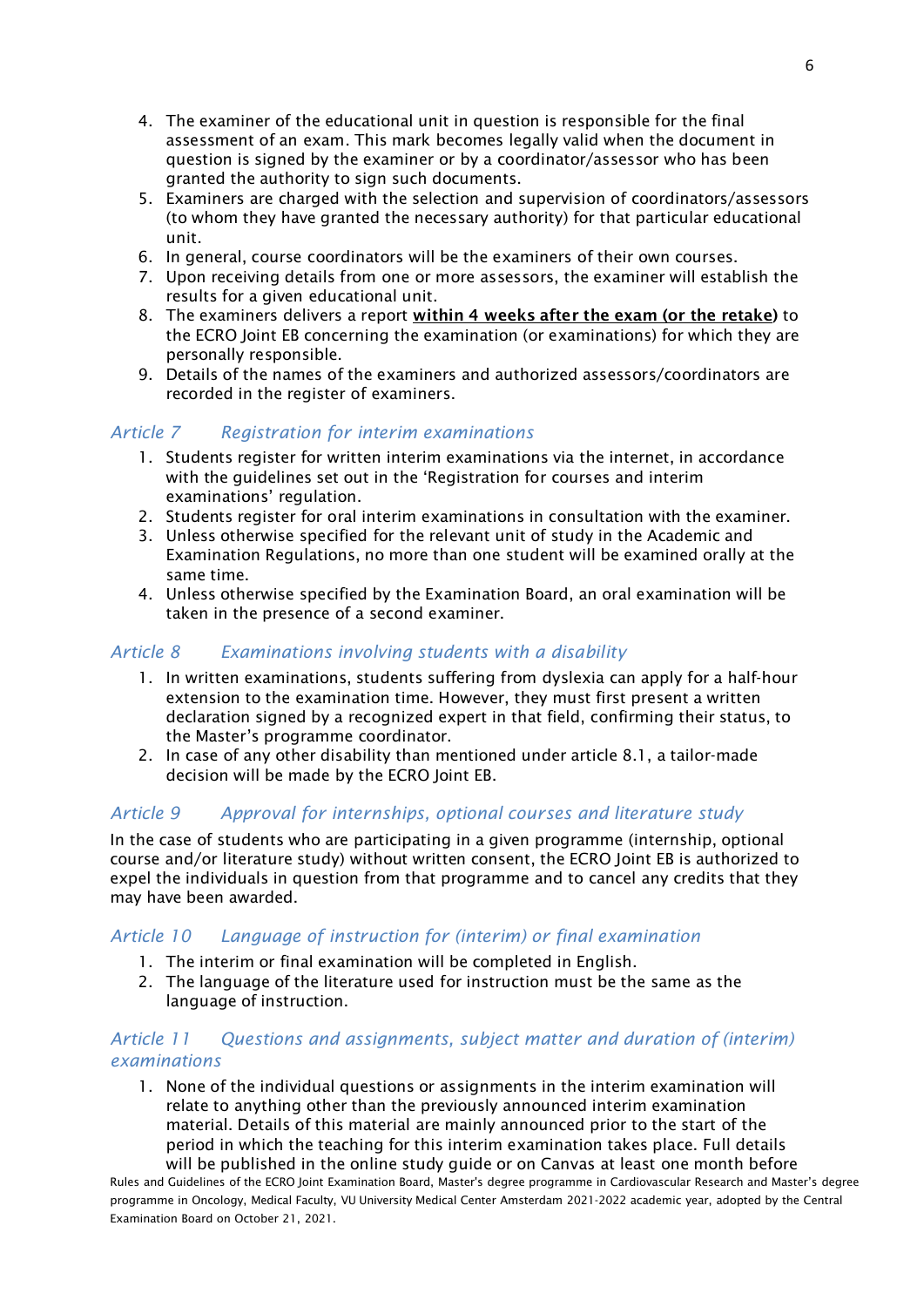the scheduled date of the interim examination. These details will not be modified between the start of the programme and the scheduled date of the examination.

- 2. The relevant examiner will provide students with the opportunity to consult a sample interim examination question sheet ('mock exam'), model answers, and information concerning the relevant assessment standards.
- 3. The educational material covered by the examination is similar to that covered by the subsequent resit examination. However, any students who resit an examination in a different academic year should consult the course coordinator for details of any changes that may subsequently have been made to the educational unit in question.
- 4. Each interim examination is designed to ensure that students will have sufficient time to answer all of the questions. In general, written interim examinations should be completed in no more than 3 hours for students without a disability (see article 8). The examiner can decide whether to extend or reduce the duration of an examination. There is no minimum duration.
- 5. A written exam includes a cover sheet, which always includes the following details: the name of the course and the course code; - the date, the times at which the examination starts and ends; - the practical aids or similar devices that students are permitted to use during the examination (calculators, reference books, etc.); - the mode of response or instructions for filling in the questions; - the scoring or weighting of individual questions).

#### <span id="page-6-0"></span>*Article 12 Invigilation of (interim) examinations*

- 1. In principle, the examiner bearing primary responsibility for the examination in question will be accountable for the invigilation involved. The programme staff are tasked with carrying out the required procedures. The examiner should, preferably, be present at the examination. If not present, the examiner should at least be accessible, either in person or by phone.
- 2. Any invigilators other than the examiner will officially be selected and instructed by the examiner and will act on behalf of the examiner in question. Student assistants are only permitted to invigilate in the presence, and under the supervision of the examiner with primary responsibility. If urgent and compelling circumstances prevent the responsible examiner from attending the examination, then he or she is responsible for appointing one or more suitably authorized invigilators.
- 3. There should be at least two invigilators for every 50 students sitting the examination.

#### <span id="page-6-1"></span>*Article 13 Procedure during practicals*

If a risk evaluation has been carried out for a given course, the students are required to adhere to the rules and to sign a document to this effect prior to the start of the course in question. Any students who have not signed the risk evaluation document can be excluded from the course.

#### <span id="page-6-2"></span>*Article 14 Retakes of written examinations*

.

The students who have successfully finished all interim examinations except one can submit a request to the examination board ECRO for an extra opportunity. The request must be motivated and the student has to send a study plan that is signed by the program coordinator of the master Oncology & master Cardiovascular Research. If the request is approved, the examination may have another form than stated in the exam manual. Excluded from this article are practical examinations including internships, literature studies and theses.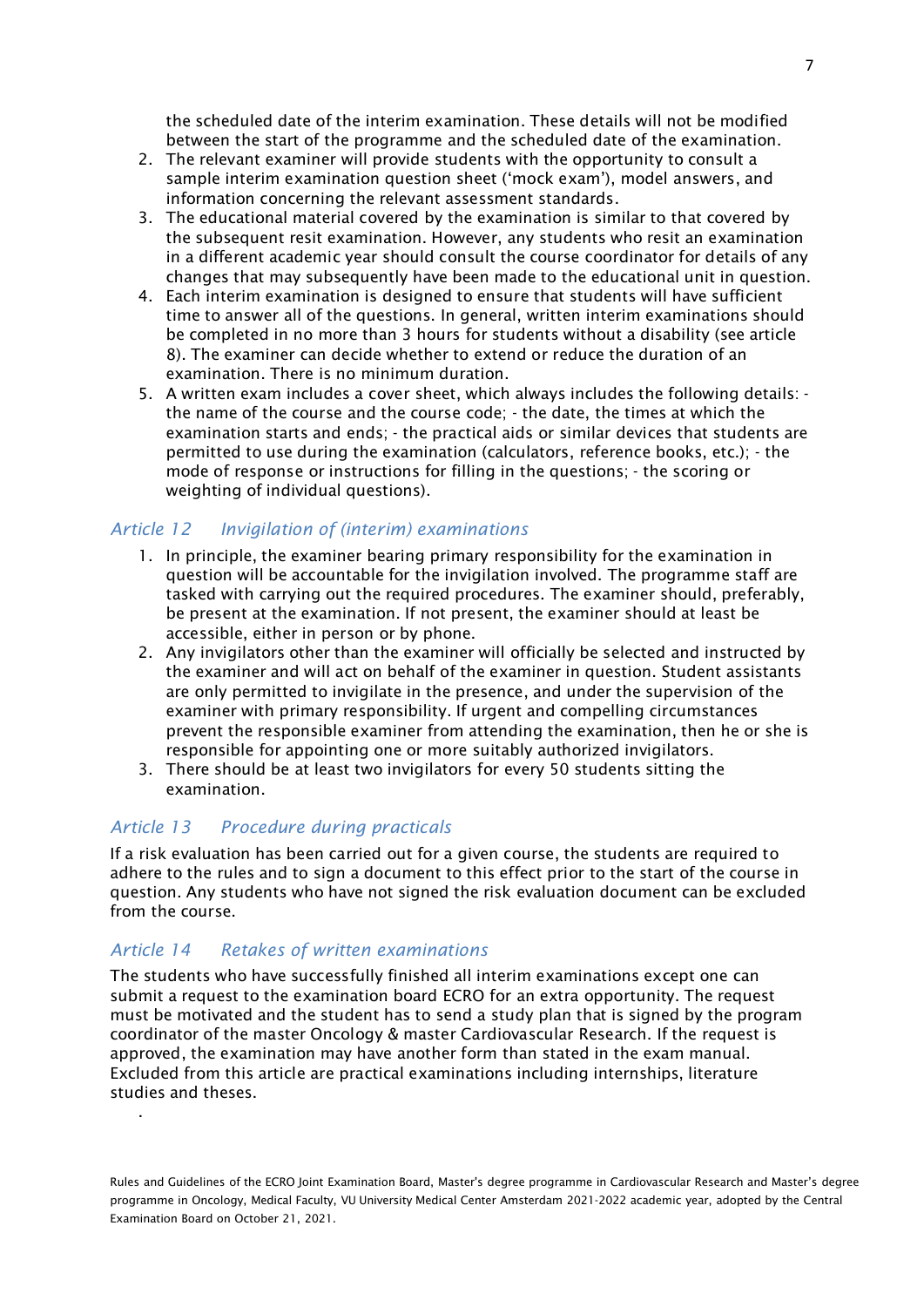#### <span id="page-7-0"></span>*Article 15 Extension of the validity period for exam results*

- 1. In response to individual requests, the ECRO Joint EB is authorized to extend the validity period set down in the OER.
- 2. Any requests for credits' period of validity to be extended can be submitted up to twelve months before the date on which the credits' validity is due to expire, but no later than one month before that date.
- 3. The ECRO joint EB may decide to extend the period of validity only after the applicant has passed an additional examination in the relevant subject matter.
- 4. When requesting an extension to the validity period for examination results, students are required to submit a study plan indicating that they will graduate within a period of twelve months. This plan should be feasible and measurable, and must be signed by the program coordinator (in agreement with the examiner of the Master's programme in question).
- 5. Extensions will only be granted if the student is likely to graduate within a period of twelve months.
- 6. The period of validity can be extended by a maximum of twelve months, based on an assessment of the current relevance of the exam materials in question.
- 7. It is not possible to validate expired results.
- 8. If a student ascribes the expiry of the validity period to 'personal circumstances', the ECRO Joint EB may approach the student's program coordinator for further details.

#### <span id="page-7-1"></span>*Article 16 Final examination*

- 1. The final examination is considered to have been completed once the student has passed the examinations for each of the individual programme components relating to the degree programme in question.
- 2. As an exception to paragraph 19.1, prior to assessing the result of the examination, the ECRO Joint EB can undertake an assessment of the student's knowledge with regard to one or more degree programme components, if and in so far as the results of the relevant examinations in question warrant it.

#### <span id="page-7-2"></span>*Article 17 Determining the result of the final examination*

- 1. Once a student has met all of the requirements of the degree programme, the certificate is requested by the student. The administrator of the Medical Faculty prepares a list of the earned ECTS of all the programme components including the grades. This is checked by the programme coordinator and the chairperson of the ECRO Joint EB. If all requirements are met, approval is granted including the iudicium (qualification) when appropriate.
- 2. The degree certificate will bear the date of the last interim examination.

#### <span id="page-7-3"></span>*Article 18 Degree qualifications (iudicium)*

- 1. If a student has demonstrated exceptional competence, the qualification 'cum laude' (with distinction) may be awarded (in which case, 'cum laude' will appear on the degree certificate).
- 2. Master's students are awarded the qualification 'cum laude' if they achieve an average mark of at least a 8 for all components of the final examination, if they obtained grades of at least a 8.0 (unrounded) for their major and minor thesis and no marks lower than 7.0 (unrounded) for any component. This also includes partial marks. In addition, all marks need to be obtained within within 3 years of commencing their course of study.
- 3. This qualification 'cum laude' is only awarded to students who did not have to resit any examination.
- 4. Exemptions granted by the ECRO Joint EB are not taken into account when determining degree qualifications.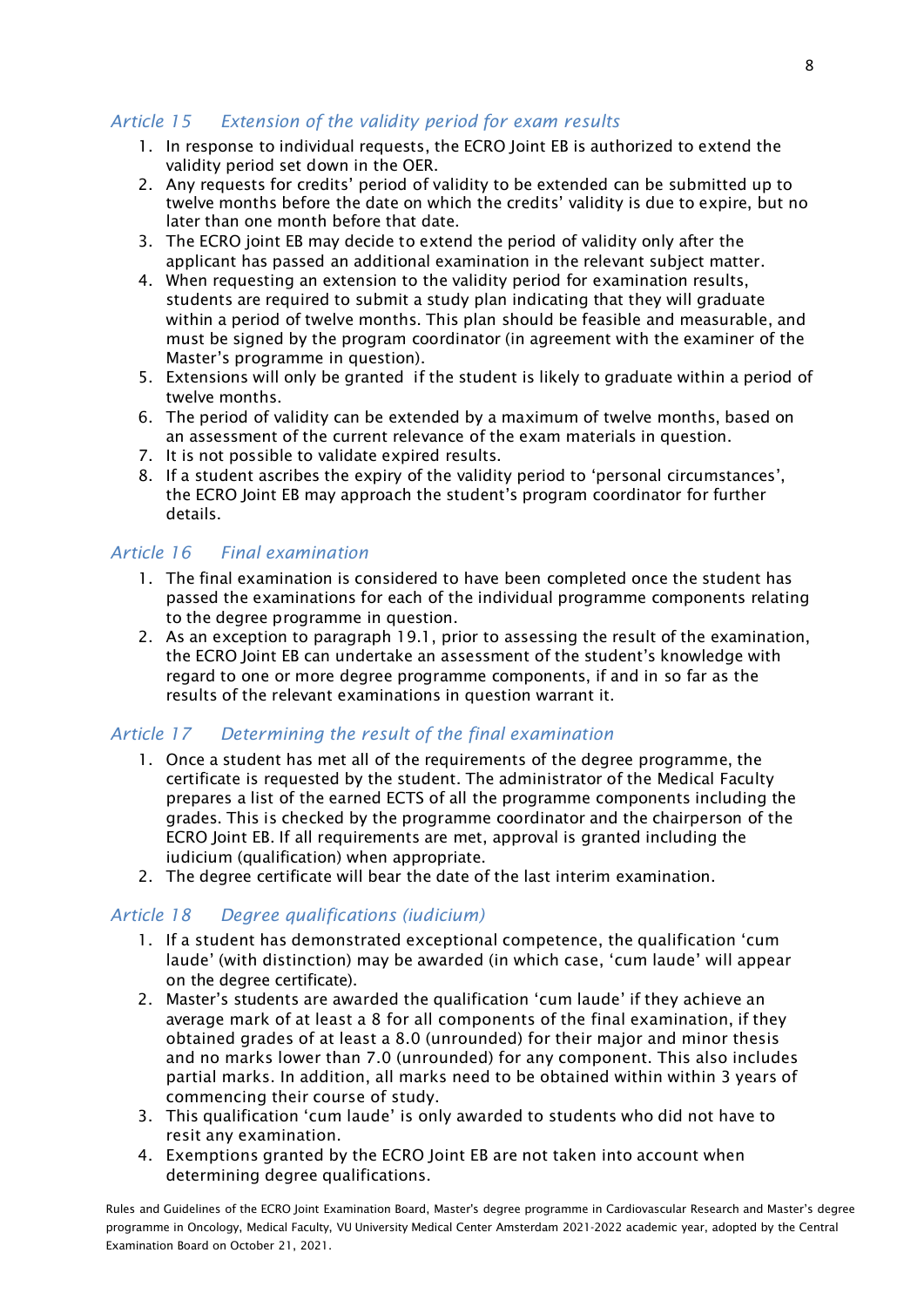- 5. No degree qualification 'cum laude' will be awarded if the student has been awarded exemptions amounting to 20% of the total amount of ECTS credits in the Master's Programme.
- 6. No degree qualification 'cum laude'is awarded to students found guilty of academic misconduct.
- 7. Provided that it gives its reasons for doing so, the ECRO Joint EB can deviate from the criteria cited in paragraph 18.2.

#### <span id="page-8-0"></span>*Article 19 Degree certificate, list of marks and diploma supplement*

- 1. Once the Executive Board has confirmed that the procedural requirements for issuing a degree certificate have been met, the ECRO Joint EB awards a degree certificate as proof that the student has successfully passed his or her final examination.
- 2. The degree certificate is signed by the chair of the ECRO Joint EB or by an authorized deputy.
- 3. The diploma supplement gives details of the components included in the final examination and their respective course loads, along with the results achieved and the student's average final mark. In addition, the degree certificate will include references to components not included in the final examination but for which the student was examined, at his/her request, before the result of the final examination was determined (provided that the student passed the components in question).
- 4. The ECRO Joint EB will append a diploma supplement to the degree certificate, outlining the nature and content of the degree programme.

#### <span id="page-8-1"></span>*Article 20 Standards*

- 1. In making decisions, the Central EB, the ECRO Joint EB and the examiner will apply the following standards as guidelines, and in the event of any conflict will weigh these standards against each other:
	- a. Maintaining the quality of the examination (or constituent examination) and the selection requirements involved.
	- b. The student's personal circumstances, these should be reported to the academic advisors within a period of three months after they first arose.
	- c. Applicability
- 2. Where necessary, the ECRO Joint EB will consult the academic advisors before ruling on individual cases.

#### <span id="page-8-2"></span>*Article 21 Exemption from an interim examination or practical*

- 1. A request for exemption from an interim examination must be submitted to the official secretary of the ECRO Joint EB at least six weeks before the start of the relevant component. The relevant form (which is available at the faculty's website) should be used for this purpose.
- 2. After consulting the relevant examiner, the ECRO Joint EB can grant exemption from an interim examination, practical or fieldwork based on the following:
	- a. a successfully completed interim examination, practical or fieldwork in higher education in the Netherlands or elsewhere, which corresponds in terms of content, level and course load with the component from which exemption is claimed;
	- b. knowledge and/or skills that are comparable in content, level and extent acquired outside higher education.
- 3. Exemption cannot be granted for a thesis or final assignment.
- 4. Any student who wish to study at another faculty or university (in the Netherlands or elsewhere), and who wish to use that period of study to meet the requirements for specific interim examinations, must obtain prior approval from the ECRO Joint EB.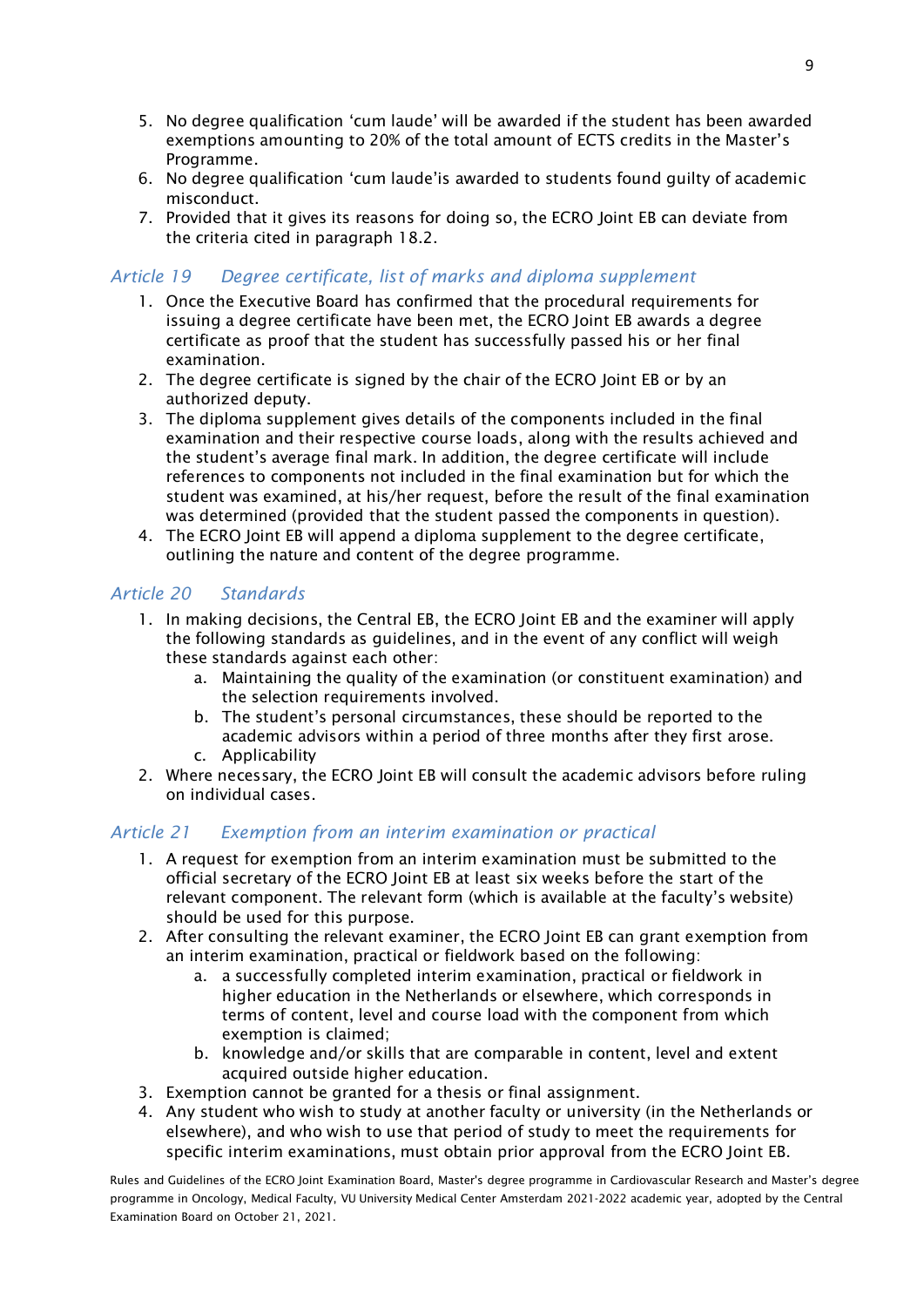# <span id="page-9-0"></span>*Article 22 Deviation from standard programmes*

- 1. Any request to deviate from the curriculum must be submitted to the ECRO Joint EB in writing, substantiated with specific reasons. The ECRO Joint EB will issue a ruling on the matter within six weeks of receiving the request. Such requests will be rejected whenever:
	- a. the proposed alternative component does not correspond with the component it is intended to replace, in terms of level and scope.
	- b. the proposed set of alternative components does not correspond with the set of components it is intended to replace, in terms of level and scope.
- 2. Any student wishing to complete a component of the degree programme at another university (in the Netherlands or elsewhere) must first obtain the approval of the ECRO Joint EB before commencing the period of study in question. If such approval is granted, the results achieved at the other university will be incorporated in the student's personal course of study.
- 3. Students registered for a degree programme at Vrije Universiteit Amsterdam are entitled to design their own programme, using teaching components provided by the university. This is subject to the provision that a final examination is offered for each of these components. Any such programme must be approved by the ECRO Joint EB. For legal purposes, the latter must also point out the Vrije Universiteit Amsterdam degree programme to which the student's programme is deemed to belong.

#### <span id="page-9-1"></span>*Article 23 Penalties and procedures in relation to academic misconduct and other forms of misconduct*

<span id="page-9-2"></span>The ECRO Joint EB has a protocol for academic misconduct (see Annex 3).

#### *Article 24 Year report*

The ECRO Joint EB will compile a report of its activities during the previous academic year. The ECRO Joint EB will submit this annual report to the dean no later than October 1 of each year. Upon request interested parties may read the year report or parts of it.

#### *Article 25 Student archive*

Every student has a digital archive. The examination board ECRO files its decisions about student requests and misconduct in this archive.

#### <span id="page-9-3"></span>*Article 26 Amendments to these Rules and Guidelines*

No amendments are made in relation to the current academic year, unless there is a reasonable expectation that this will not damage the interests of the students.

#### *Article 27 Appeal against decision of the Examination Board*

The student can lodge an appeal against the decision of the Examination Board with the Examination Appeals Board.

#### <span id="page-9-4"></span>*Article 28 Unforeseen circumstances*

In circumstances not covered by these Rules and Guidelines, the ECRO Joint EB will issue a ruling on the matter.

#### <span id="page-9-5"></span>*Article 29 Coming into effect*

These Rules and Guidelines come into effect on September 1, 2021.

#### Adopted by the Central EB on October 21, 2021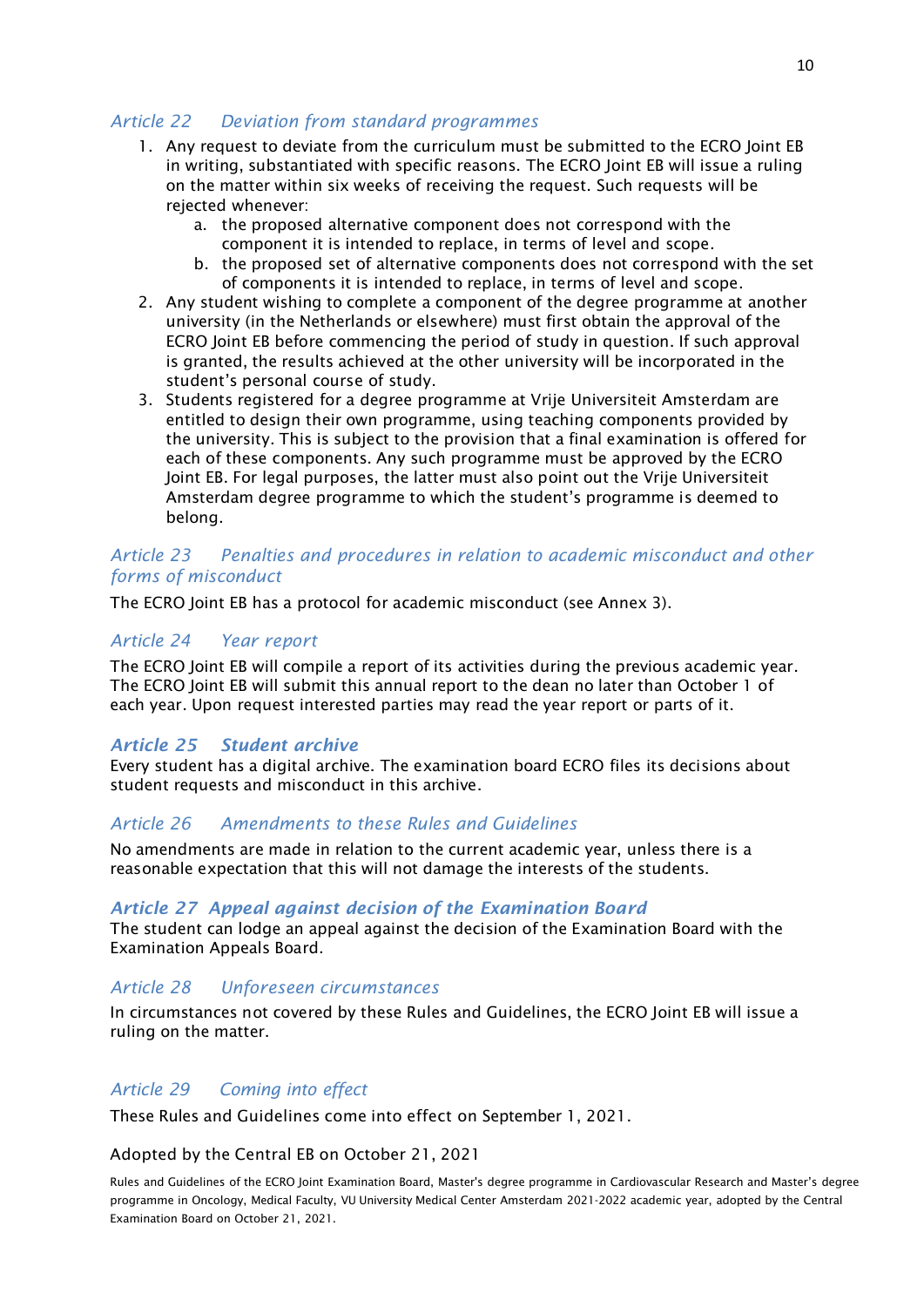# *Annex 1 Statutory duties of the Examination Board*

The Examination Board:

| 1              | Maintaining and assuring the quality of all examinations in<br>the study programme                                                                                                                                                                                                               | Higher Education and<br>Research Act Art. 7.12b<br>paragraph 1(a)                 |
|----------------|--------------------------------------------------------------------------------------------------------------------------------------------------------------------------------------------------------------------------------------------------------------------------------------------------|-----------------------------------------------------------------------------------|
| $\overline{2}$ | The Examination Board will issue a degree certificate as proof<br>that the student has satisfied all the requirements of the final<br>degree assessment once the board of the institution has<br>confirmed that the procedural requirements for issuing the<br>degree certificate have been met. | Higher Education and<br>Research Act Art. 7.11,<br>paragraph 2 and<br>paragraph 4 |
| $\overline{3}$ | Establishing, in an objective and professional manner,<br>whether a student has met the conditions set by the<br>Academic and Examination Regulations regarding the<br>knowledge, insights and skills required to obtain a degree.                                                               | Higher Education and<br>Research Act Art. 7.12,<br>paragraph 2                    |
| 4              | Establishing guidelines and instructions within the framework<br>of the Academic and Examination Regulations, as referred to<br>in Article 7.13                                                                                                                                                  | Higher Education and<br>Research Act Art. 7.12b<br>paragraph 1(b)                 |
| 5              | The granting of an exemption from one or more<br>examinations.                                                                                                                                                                                                                                   | Higher Education and<br>Research Act Art. 7.12b<br>paragraph 1(d)                 |
| 6              | Taking measures with regard to academic misconduct                                                                                                                                                                                                                                               | Higher Education and<br>Research Act Art. 7.12b,<br>paragraph 2                   |
| $\overline{7}$ | The appointment of examiners to conduct examinations and<br>determine the results                                                                                                                                                                                                                | Higher Education and<br>Research Act Art. 7.12c                                   |
| 8              | Granting a student permission to follow a flexible study<br>programme that includes an examination leading to the<br>award of a degree                                                                                                                                                           | Higher Education and<br>Research Act Art. 7.12b<br>paragraph 1(c)<br>Article 7.3d |
| 9              | Issuing a statement to those who have passed more than one<br>examination but who are not entitled to a degree certificate<br>as referred to in paragraph two                                                                                                                                    | Higher Education and<br>Research Act Art. 7.11,<br>paragraph 5                    |
| 10             | Dealing with requests and complaints                                                                                                                                                                                                                                                             | Higher Education and<br>Research Act Art. 7.12b,<br>paragraph 4                   |
| 11             | Drawing up an annual report on its activities.                                                                                                                                                                                                                                                   | Higher Education and<br>Research Act Art. 7.12b,<br>paragraph 5                   |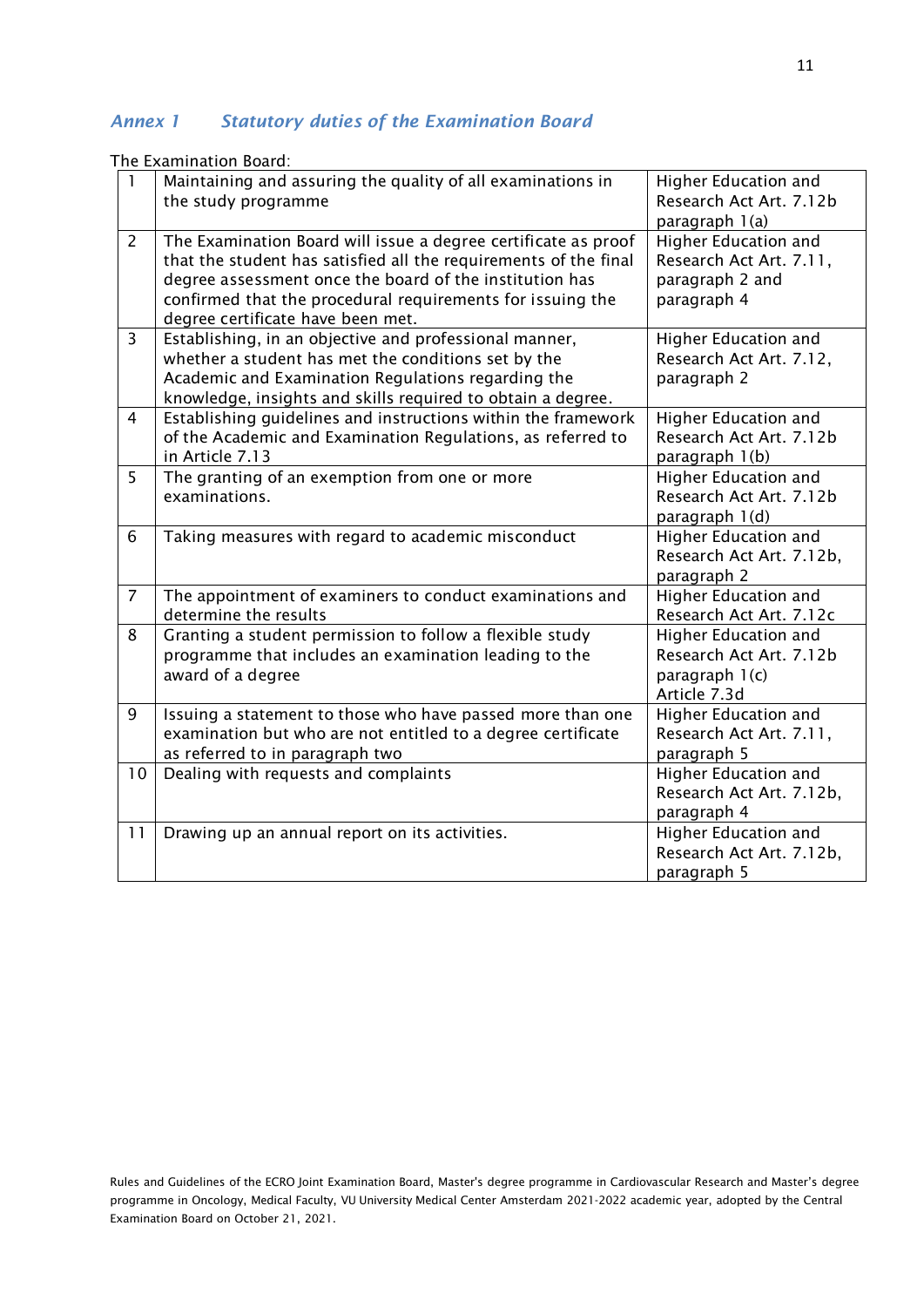# *Annex 2 Rules of Procedure*

<span id="page-11-0"></span>Procedure for the completion of written final examination components:

- 1. In order to participate in an interim examination, students must show valid proof of registration and a valid ID. A scan of the ID is not allowed.
- 2. Access to the examination room will be refused to students who have not registered for the examination, unless the examiner decides differently.
- 3. Students are obliged to follow the instructions of the examiner and/or invigilator(s).
- 4. Unless this is explicitly permitted, it is forbidden to bring books, notes or other items that may serve as assistance into the examination room. Mobile phones or similar devices must be turned off.
- 5. Any student who arrives later than thirty minutes after the officially scheduled starting time will be excluded from sitting the examination, unless the examiner decides differently.
- 6. It is not permitted to leave the examination room within thirty minutes after the officially scheduled starting time.
- 7. It is not permitted to wear clothing which covers most, or the whole of the face.
- 8. It is not permitted to eat or drink, unless the examiner decides differently.
- 9. When students leave the examination room, all examination materials and evaluation forms provided must be handed in or left with a blank sheet facing upwards, unless the examiner decides differently.
- 10. The student is not allowed to leave the examination room within the last 15 minutes of the examination.
- 11. When the examination papers are handed in, students must sign their name on the entry list, as proof of participation.
- 12. In highly exceptional cases, the invigilator can decide to permit exceptions to the provisions in abovementioned paragraphs 4, 5 and 6. This must always be reported to the relevant examiner and/or the ECRO Joint EB.
- 13. Any student who fails to abide by the provisions of these articles may be excluded from further participation in the relevant examination by the ECRO Joint EB or the examiner.

#### *Procedure regarding use of the toilet*

- 1. No student will be allowed to use the toilet until an hour and a half after the start of the examination.
- 2. Any student who, prior to the examination, have submitted a medical certificate to the study advisor stating that they must be allowed to use the toilet within the stated period, will be placed in a separate examination room or in a separate area of the same examination room.
- 3. Prior to the examination, any student who due to acute illness must be allowed to use the toilet must submit a medical certificate to the invigilation coordinator. Such student will then be placed in a separate examination room or in a separate area of the same examination room.
- 4. For each group taking a given examination, only one student at a time may use the toilet.
- 5. The invigilator asks students who wish to use the toilet to show that they have no practical aids or similar devices on them. The invigilator shall also ensure that any student visiting the toilet during the examination will neither have contact with any other students nor be able to consult practical aids or similar devices by any means whatsoever.
- 6. If a student wants to use the toilet, he or she must leave all the examination material issued to them (with a blank sheet facing upwards) on the desk at which he or she is sitting during the examination.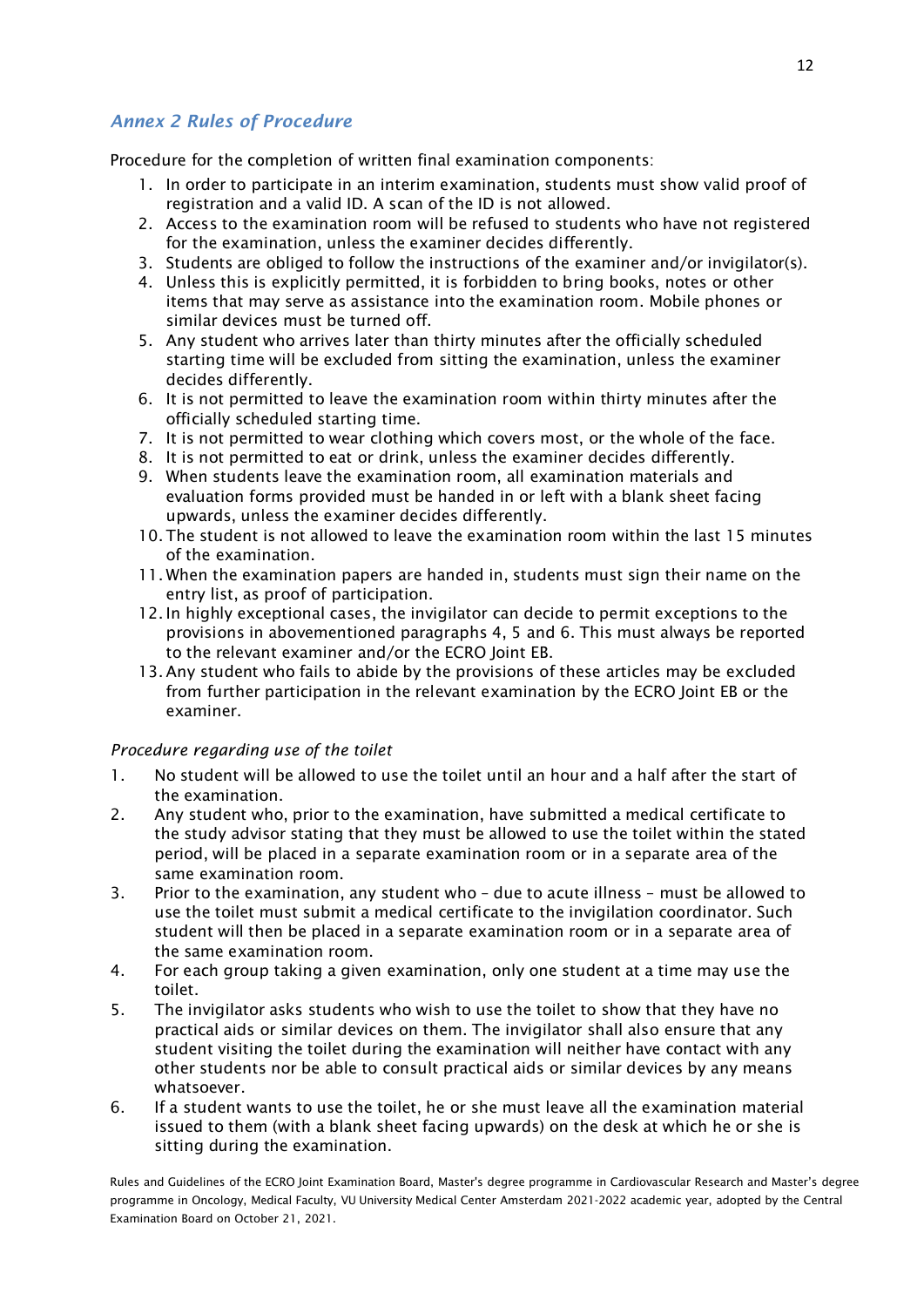#### <span id="page-12-0"></span>*Annex 3 Academic misconduct protocol*

#### **Table of contents**

- 1. Legislation pertaining to academic misconduct
- 2. The importance of identifying academic misconduct
- 3. Various types of academic misconduct
- 4. Procedure in cases of suspected academic misconduct
- 5. Potential penalties in confirmed cases of academic misconduct
- 6. Measures to prevent academic misconduct
- 7. Reporting

Abbreviations and definitions:

\***ECRO** –the master programmes Epidemiology, Cardiovascular Research and Oncology of the Medical Faculty

\* **GNK** – Bachelors and Masters of Medicine

\* **CEB** – Central Examination Board; the legally responsible Examination Board

\* **EsubB** – sub-Boards with a mandate from the CEB to perform various executive duties \* **Examination** – the assessment of a student's knowledge, understanding and skills with regard to an educational unit. The assessment is quantified by way of a final mark. An examination can be completed in parts by means of two or more constituent examinations. An exam resit always covers the same material as the original examination.

#### *1. Legislation pertaining to academic misconduct*

The subject of this protocol is described in article 7.12b paragraph 2 of the Higher Education and Research Act. If a student or external student is found guilty of academic misconduct, the Examination Board may withdraw the right of the individual concerned to sit one or more examinations (to be specified by the Examination Board) for a period (to be determined by the Examination Board) of no more than one year. In cases of grave academic misconduct, and in response to a proposal by the Examination Board, the board of the institution may officially terminate the programme registration of the individual concerned.

#### *2. The importance of identifying academic misconduct*

In the academic world, academic misconduct is very harmful as it undermines the integrity of science, confidence in the physician/researcher, the value of educational programmes and the status of VU University Medical Center Amsterdam. Moreover, in cases of academic misconduct, it is not possible to reliably assess what the student in question has actually learned i.e. the quality of the course of study's end product. It is precisely these points that are crucially important to the Examination Board, in view of its duty to guarantee the quality of the assessment as well as of the end product. It is important to convey the clear message that this behavior will not be tolerated and that a strict monitoring system is in place. This protocol provides the Examination Board with the guidelines it needs to transparently and clearly check for academic misconduct, to follow structured procedures Rules and Guidelines of the ECRO Joint Examination Board, Master's degree programme in Cardiovascular Research and Master's degree programme in Oncology, Medical Faculty, VU University Medical Center Amsterdam 2021-2022 academic year, adopted by the Central Examination Board on October 21, 2021.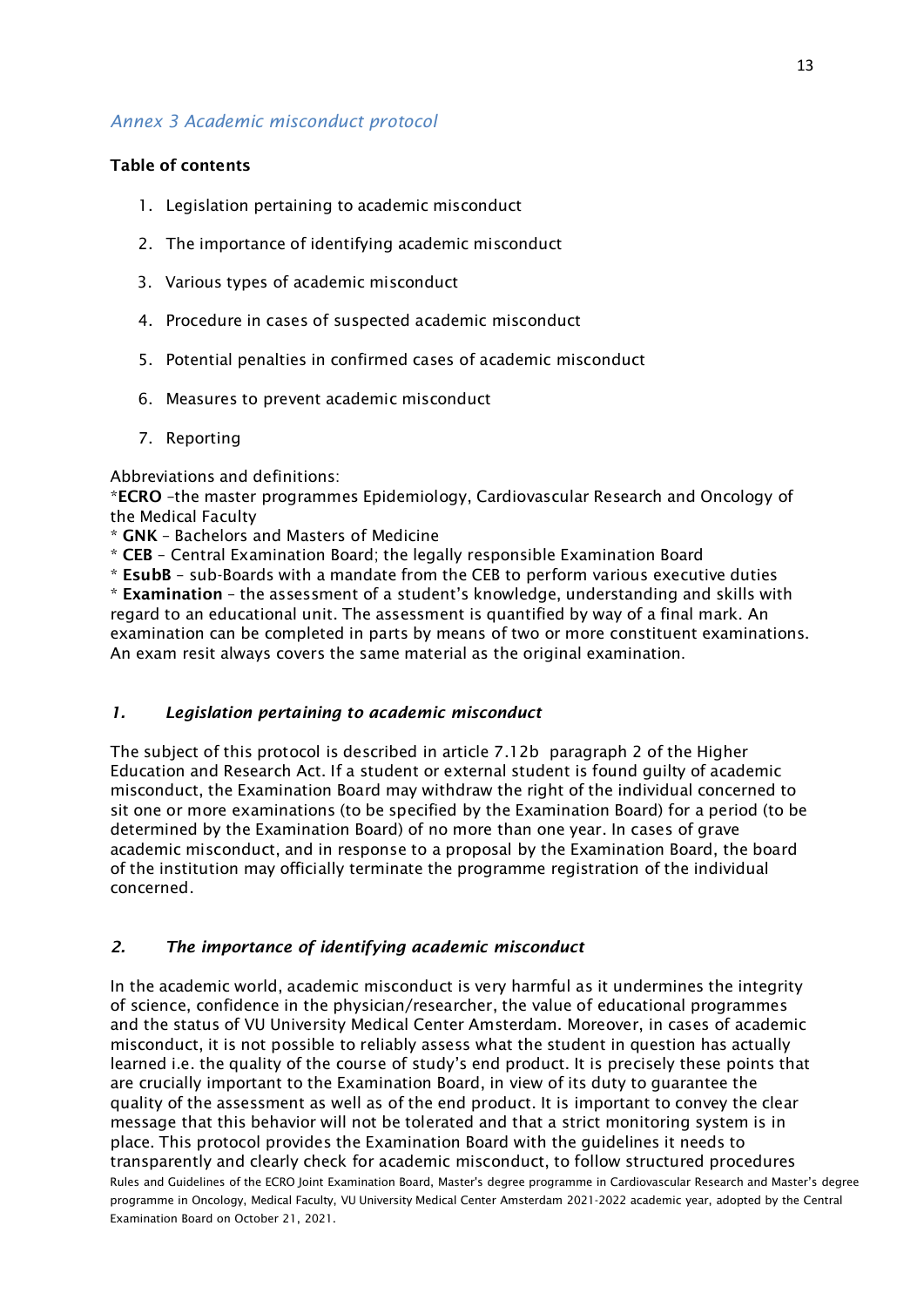in suspected cases of academic misconduct, to impose penalties and to formulate procedures to prevent academic misconduct. This protocol has been incorporated into the rules and guidelines governing the degree programmes offered by VU Medical Center Amsterdam's Medical Faculty.

#### *3. Various types of academic misconduct*

Cheating and plagiarism are defined as any act or omission by a student that partially or entirely precludes making an accurate assessment of their knowledge, understanding and skills, or those of another student. Some examples of what we mean by the term 'academic misconduct' are described below. To be absolutely clear: this is not an exhaustive list of academic misconduct.

#### *Copying someone else's work*

a. being in possession of aids or resources (pre-programmed calculator, mobile phone, books, syllabi, notes, etc.) which are not explicitly permitted during examination;

b. copying from – or exchanging information with – another student during examination; *Switching identity*

c. assuming someone else's identity during examination;

d. allowing someone else to assume your identity during examination;

#### *Foreknowledge*

e. obtaining details of examination questions before the date or time at which that examination is scheduled to take place;

#### *Amending*

f. changing, extending or amending an examination component after it has been submitted for final assessment;

g. falsifying research results/inventing non-existing patients;

*Plagiarism*

h. using or copying other people's texts, data or ideas without a complete and correct source reference;

i. not showing clearly in the text, for example through the use of quotation marks or a particular layout, that text is being cited directly from another author, even where correct referencing has been included;

j. paraphrasing the contents of other people's texts without sufficient referencing of sources;

k. submitting texts that have previously been submitted for earlier assignments, or comparable texts, for separate examination components;

l. copying work from other students and presenting this work as one's own; m. submitting papers that have been obtained from a commercial agency or that have been written by someone else (whether or not this was in exchange for payment is of no

importance whatsoever).

#### *4. Procedure in cases of suspected academic misconduct*

The Examination Board shall always handle information pertaining to cases of academic misconduct with the utmost confidentiality, while making every effort to deal with the matter as clearly and carefully as possible. There is an established procedure for dealing with cases of suspected academic misconduct.

4.1 Any lecturer, examiner or invigilator who discovers a case of academic misconduct (or who has strong suspicions that this has taken place) is obliged to notify the student in question and the relevant Examination sub-Board by means of a written report. Such notification must take place within two weeks following the examination in question. In the case of a specific written assignment, such as a literature review or a project proposal, the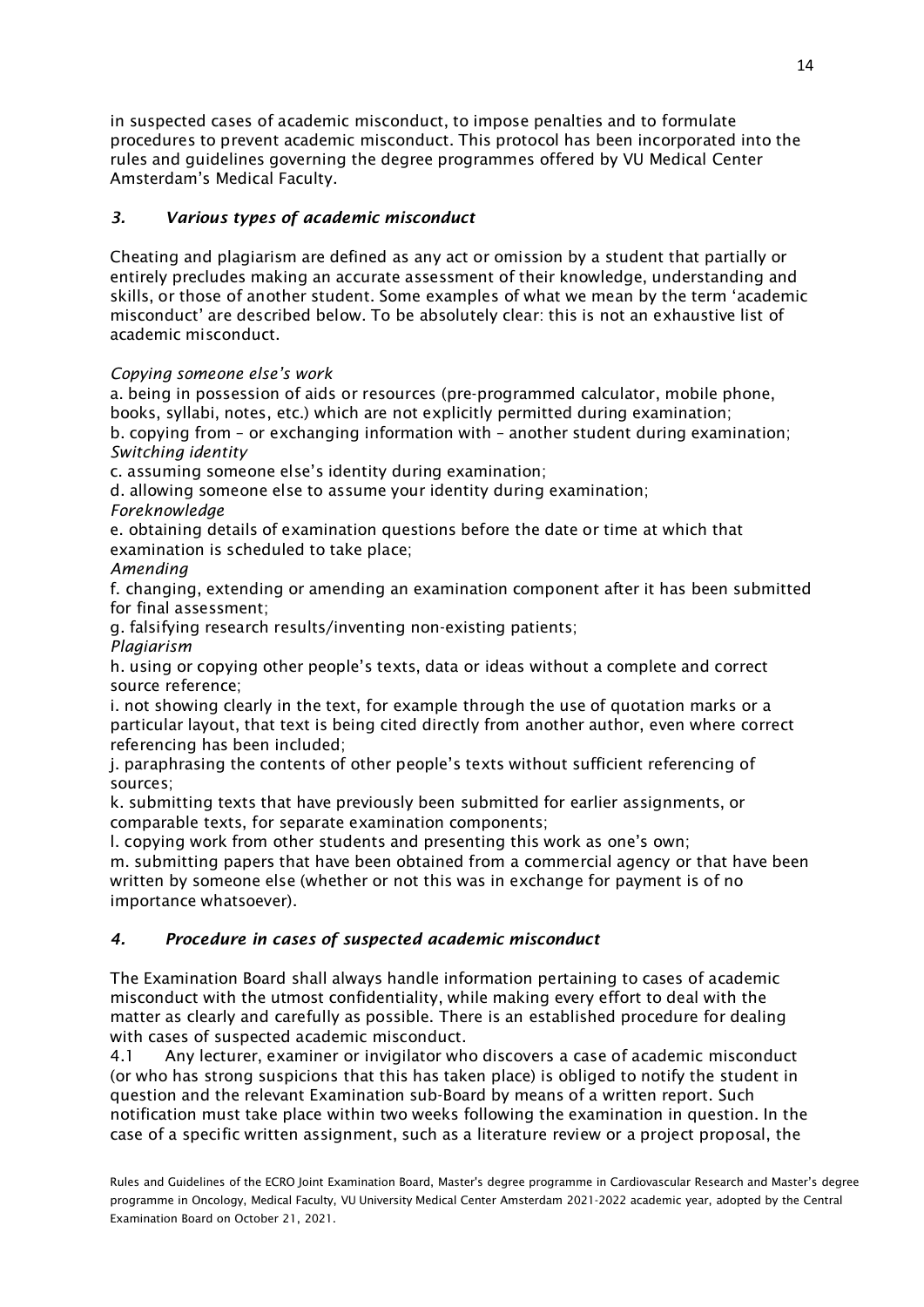notification period is five weeks from the date on which the work in question was submitted.

The EB will not consider individual notifications that are made anonymously. These are passed on to the examiner for information purposes only. However, any serious anonymous reports that could have repercussions in terms of safeguarding the quality of the examination will be investigated and communicated to the examiner, to prevent any recurrence.

4.2 The EsubB will issue a written acknowledgment of receipt, after which the portfolio holder for academic misconduct will prepare the details and submit them to the sub-Board for academic misconduct (which consists of the two portfolio holders from the EsubBs and the chair of the Central Examination Board). The sub-Board will determine, as soon as possible (within a period of no more than two weeks), whether or not the suspicion of academic misconduct is well founded. To this end, the sub-Board will, if necessary, contact the individual who reported the case of academic misconduct in question.

4.3 The sub-Board for academic misconduct will question the student involved, to establish whether and – if so – to what extent, academic misconduct has actually taken place. Where appropriate, the individual responsible for managing the programme in question will also be invited to take part in this hearing. Following confirmation that the suspicion of academic misconduct is well founded, a hearing will take place within three weeks. While this is not a public hearing, a report will be made of what has been said. When the student is formally invited to attend the hearing, the study advisor(s) will be informed thereof.

4.4 When they have finished questioning the student, the members of the sub-Board for academic misconduct will discuss the information obtained during the interview. Details of the verdict and the penalty imposed will be communicated in writing to all parties concerned within two weeks. All cases of academic misconduct will be reported to the CEB meeting. In addition, the decisions will be pooled to enable these meetings to regularly consider the consistency of such verdicts.

#### *5. Potential penalties in confirmed cases of academic misconduct*

In confirmed cases of academic misconduct, a penalty will be imposed that is proportionate to the academic misconduct in question. Under its mandate from the CEB, the sub-Board for academic misconduct determines the penalty to be imposed. Details thereof are always reported at the meeting.

Various penalties can be imposed, depending on the seriousness of the academic misconduct in question. These range from a reprimand to termination of the course of study. In general, the following penalties are imposed:

- $\circ$  Reprimand. In the case of an incident that was not especially serious and which did not negate the assessment in question, a reprimand is sufficient. Details of this will be appended to the student's dossier, and any reoffending will be punished more severely.
- $\circ$  Declaring the examination results invalid. If it is not possible to guarantee that the academic misconduct in question had no effect on the assessment, then the examination can be declared invalid and the student can participate in the next scheduled resit.
- $\circ$  Rejection of the written assignment.<br> $\circ$  Suspension of participation in assess

Suspension of participation in assessments for a period of up to one year. Details of any academic misconduct are always appended to the student's dossier. When necessary, a note concerning unprofessional behavior can be appended, if remedial assignments are appropriate.

Again, this is not an exhaustive list of penalties in cases of academic misconduct. If a student feels that the penalty in his case was unjustified, he can lodge an appeal with the Examination Appeals Board.